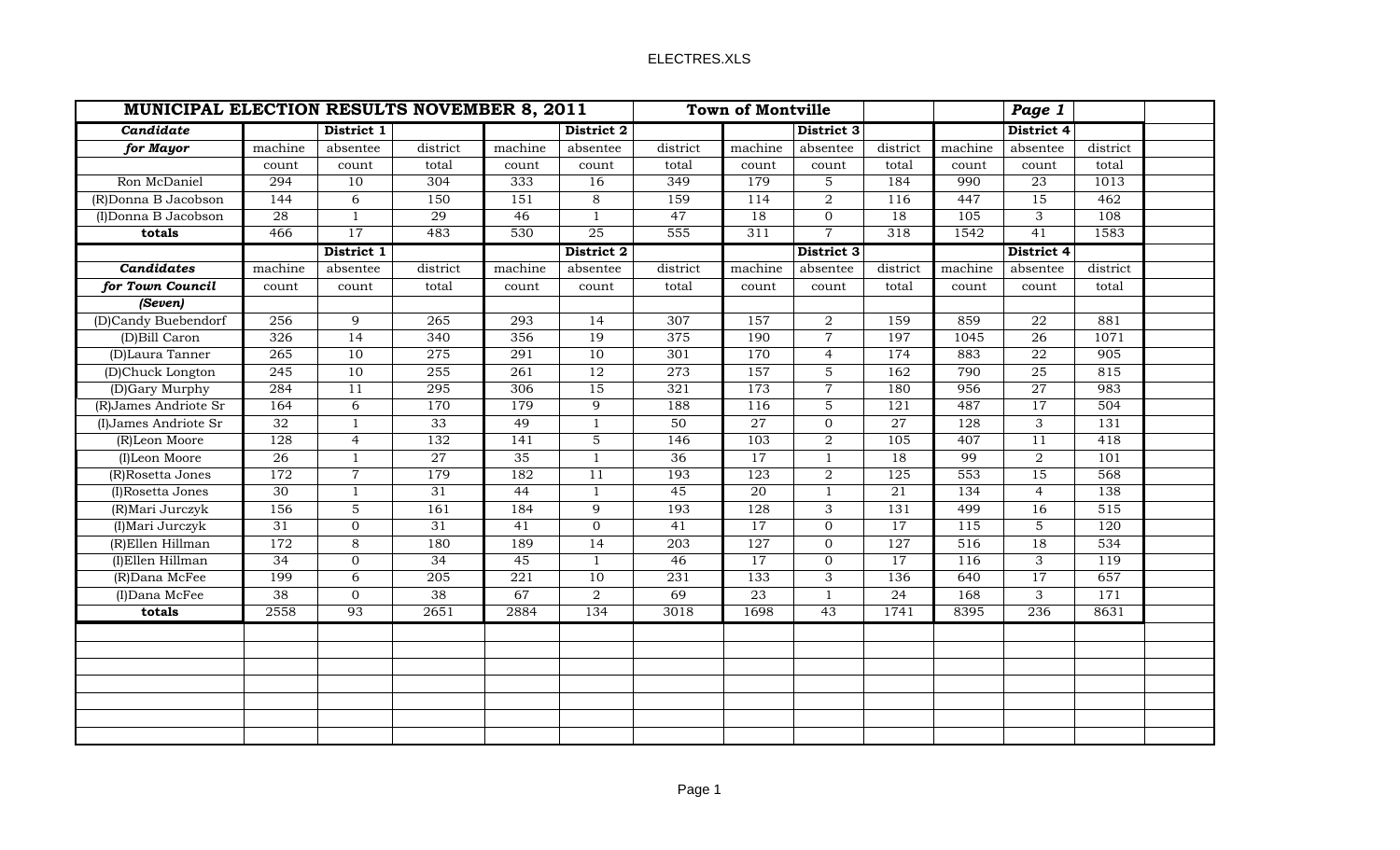|                           | District 1       |                 |                  | District 2      |                  |                           | District 3       |                 |                 | District 4 |                 |          | Page 2 |
|---------------------------|------------------|-----------------|------------------|-----------------|------------------|---------------------------|------------------|-----------------|-----------------|------------|-----------------|----------|--------|
| Candidates for            | machine          | absentee        | district         | machine         | absentee         | district                  | machine          | absentee        | district        | machine    | absentee        | district |        |
| <b>Board of Education</b> | count            | count           | total            | count           | count            | total                     | count            | count           | total           | count      | count           | total    |        |
| (Four) Full term          |                  |                 |                  |                 |                  |                           |                  |                 |                 |            |                 |          |        |
| Deborah Reed-Iler         | $\overline{261}$ | 9               | 270              | 293             | 13               | 306                       | 173              | $\overline{7}$  | 180             | 859        | 28              | 887      |        |
| Jim Wood                  | 286              | $\overline{10}$ | 296              | 298             | 15               | 313                       | 175              | 6               | 181             | 909        | 29              | 938      |        |
| (R)Robert Mitchell Jr     | $\overline{206}$ | $\overline{7}$  | 213              | 215             | 10               | 225                       | 150              | 3               | 153             | 681        | 23              | 704      |        |
| (I)Robert Mitchell Jr     | 43               | $\mathbf{1}$    | 44               | 62              | 3                | 65                        | 21               | $\overline{2}$  | 23              | 154        | 3               | 157      |        |
| (R)David Rowley           | 212              | $\,8\,$         | 220              | 251             | 13               | 264                       | 163              | $\overline{4}$  | 167             | 801        | 23              | 824      |        |
| (I) David Rowley          | 51               | $\mathbf{1}$    | 52               | 68              | $\overline{2}$   | 70                        | 27               | $\overline{2}$  | 29              | 164        | $\overline{4}$  | 168      |        |
| totals                    | 1059             | 36              | 1095             | 1187            | $\overline{56}$  | 1243                      | 709              | 24              | 733             | 3568       | 110             | 3678     |        |
|                           |                  | District 1      |                  |                 | District 2       |                           | District 3       |                 |                 | District 4 |                 |          |        |
| <b>Candidates Board</b>   | machine          | absentee        | district         | machine         | absentee         | district                  | machine          | absentee        | district        | machine    | absentee        | district |        |
| <b>Assessment App</b>     | count            | count           | total            | count           | count            | total                     | count            | count           | total           | count      | count           | total    |        |
| John Geary                | $\overline{257}$ | 10              | 267              | 296             | 17               | 313                       | 155              | 5               | 160             | 831        | 23              | 854      |        |
| (R)Shirley Morphis        | 142              | $\overline{7}$  | 149              | 152             | $\overline{4}$   | 156                       | 109              | $\overline{2}$  | 111             | 460        | 15              | 475      |        |
| (I)Shirley Morphis        | $\overline{25}$  | $\overline{0}$  | $\overline{25}$  | $\overline{32}$ | $\overline{2}$   | $\overline{34}$           | 18               | $\overline{0}$  | 18              | 101        | $\mathbf{1}$    | 102      |        |
| totals                    | 424              | 17              | 441              | 480             | $\overline{23}$  | $\overline{503}$          | 282              | $\overline{7}$  | 289             | 1392       | 39              | 1431     |        |
|                           | District 1       |                 | District 2       |                 |                  | District 3                |                  |                 | District 4      |            |                 |          |        |
| <b>Candidates Zoning</b>  | machine          | absentee        | district         | machine         | absentee         | district                  | machine          | absentee        | district        | machine    | absentee        | district |        |
| <b>Board of Appeals</b>   | count            | $\text{count}$  | total            | count           | count            | total                     | count            | count           | total           | count      | count           | total    |        |
| (Three)                   |                  |                 |                  |                 |                  |                           |                  |                 |                 |            |                 |          |        |
| Ellen Lakowsky            | 282              | 10              | 292              | 322             | 16               | 338                       | 172              | 6               | 178             | 917        | 28              | 945      |        |
| Douglas Adams             | 239              | 10              | $\overline{249}$ | 267             | $\overline{12}$  | 279                       | $\overline{155}$ | 6               | 161             | 761        | $\overline{20}$ | 781      |        |
| (R)Al Wittfofske          | 187              | 10              | 197              | 166             | $\overline{4}$   | 170                       | 117              | $\overline{a}$  | 119             | 489        | $\overline{17}$ | 506      |        |
| (I)Al Wittfofske          | 31               | $\mathbf{1}$    | $\overline{32}$  | 36              | $\overline{3}$   | 39                        | 23               | $\mathbf{1}$    | $\overline{24}$ | 113        | $\overline{2}$  | 115      |        |
| (R)Thomas McNally         | 206              | 6               | 212              | 244             | $\overline{10}$  | 254                       | 153              | $\overline{4}$  | 157             | 723        | $\overline{20}$ | 743      |        |
| (I)Thomas McNally         | $\overline{36}$  | $\mathbf{1}$    | $\overline{37}$  | $\overline{54}$ | $\mathbf{1}$     | $\overline{55}$           | 24               | $\mathbf{1}$    | 25              | 157        | $\overline{4}$  | 161      |        |
| totals                    | 981              | 38              | 1019             | 1089            | 46               | 1135                      | 644              | $\overline{20}$ | 664             | 3160       | $\overline{91}$ | 3251     |        |
| Candidate                 |                  | District 5      |                  |                 | District 6       |                           |                  |                 |                 |            |                 |          |        |
| for Mayor                 | machine          | absentee        | district         | machine         | absentee         | district                  |                  |                 |                 |            |                 |          |        |
|                           | count            | count           | total            | count           | count            | total                     |                  |                 |                 |            |                 |          |        |
| Ron McDaniel              | 203              | $\overline{4}$  | 207              | 21              | $\mathbf{1}$     | ${\bf 22}$                |                  |                 |                 |            |                 |          |        |
| (R)Donna B Jacobson       | 94               | $\overline{4}$  | 98               | 9               | $\overline{0}$   | 9                         |                  |                 |                 |            |                 |          |        |
| (I)Donna B Jacobson       | $\overline{36}$  | $\overline{0}$  | 36               | 3               | $\boldsymbol{0}$ | $\ensuremath{\mathsf{3}}$ |                  |                 |                 |            |                 |          |        |
| totals                    | 333              | $\,8\,$         | 341              | 33              | $\mathbf{1}$     | 34                        |                  |                 |                 |            |                 |          |        |
|                           |                  |                 |                  |                 |                  |                           |                  |                 |                 |            |                 |          |        |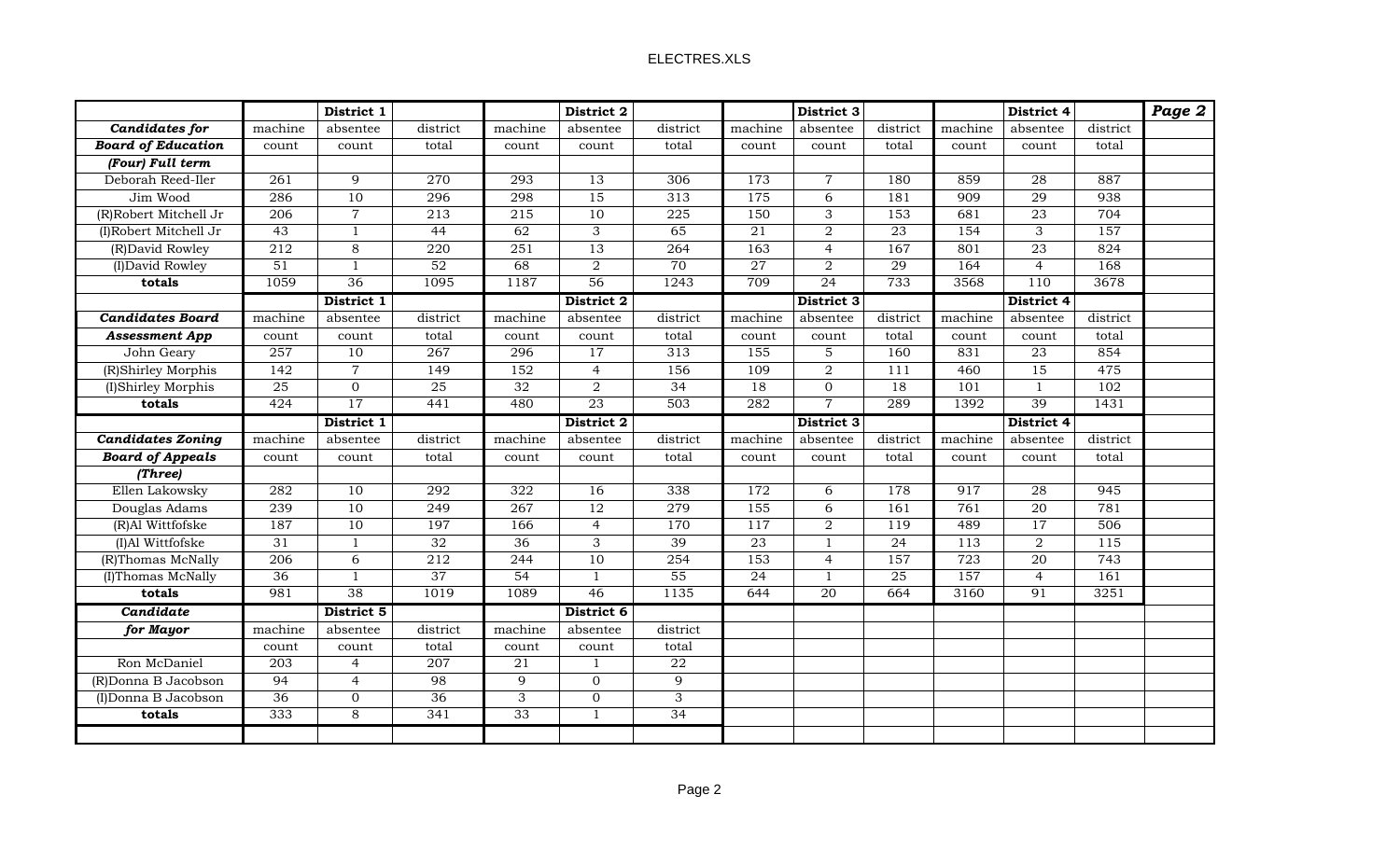|                           |                  | District 5     |          |                 | District 6     |                 |                                    |      | Page 3 Winner** |
|---------------------------|------------------|----------------|----------|-----------------|----------------|-----------------|------------------------------------|------|-----------------|
| <b>Candidates</b>         | machine          | absentee       | district | machine         | absentee       | district        | <b>Election Results</b>            |      |                 |
| for Town Council          | count            | count          | total    | count           | count          | total           | <b>Mayor</b>                       |      |                 |
| (Seven)                   |                  |                |          |                 |                |                 | Ron McDaniel<br>-2079              |      |                 |
| (D)Candy Buebendorf       | 183              | 3              | 186      | 18              |                | 19              | Donna Jacobson<br>1235             |      |                 |
| (D)Bill Caron             | 223              | $\overline{4}$ | 227      | 23              | 1              | 24              | <b>Town Council</b>                |      |                 |
| (D)Laura Tanner           | 173              | $\overline{4}$ | 177      | 16              | -1             | 17              | Candy Buebendorf<br>-1817          |      |                 |
| (D)Chuck Longton          | 170              | 5              | 175      | 18              | -1             | 19              | Bill Caron<br>2234                 |      |                 |
| (D)Gary Murphy            | 190              | $\overline{5}$ | 195      | 22              | 1              | 23              | 1849<br>Laura Tanner               |      |                 |
| (R) James Andriote Sr     | 101              | 3              | 104      | 10              | $\overline{0}$ | 10              | Chuck Longton<br>-1699             |      |                 |
| (I) James Andriote Sr     | 39               | -1             | 40       | $\overline{4}$  | $\overline{0}$ | $\overline{4}$  | -1997<br>Gary M Murphy             |      |                 |
| (R)Leon Moore             | 88               | $\overline{3}$ | 91       | 7               | $\overline{0}$ | 7               | James Andriote Sr<br>-1382         |      |                 |
| (I)Leon Moore             | 30               | $\overline{2}$ | 32       | $\overline{4}$  | $\overline{0}$ | $\overline{4}$  | Leon Moore<br>TI 17                |      |                 |
| (R)Rosetta Jones          | $\overline{111}$ | $\overline{4}$ | 115      | $\overline{11}$ | $\overline{0}$ | 11              | Rosetta Jones<br>1466              |      |                 |
| (I)Rosetta Jones          | 35               | $\overline{2}$ | 37       | $\overline{3}$  | $\overline{0}$ | $\overline{3}$  | Mari Jurczyk<br>1369               |      |                 |
| (R) Mari Jurczyk          | 104              | $\overline{3}$ | 107      | 8               | $\overline{0}$ | $\overline{8}$  | Ellen L. Hillman<br>1418           |      |                 |
| (I) Mari Jurczyk          | 37               | $\overline{2}$ | 39       | $6\overline{6}$ | $\overline{0}$ | 6               | Dana McFee<br>-1727                |      |                 |
| (R)Ellen Hillman          | 107              | $\overline{3}$ | 110      | 7               | $\overline{0}$ | 7               | <b>Board of Education</b>          |      |                 |
| (I)Ellen Hillman          | 39               | $\overline{0}$ | 39       | $\overline{2}$  | $\overline{0}$ | $\overline{2}$  | Deborah Reed-Iler<br>1860          |      |                 |
| (R)Dana McFee             | 123              | $\overline{2}$ | 125      | 15              | $\overline{0}$ | 15              | 1955<br>Jim Wood                   |      |                 |
| (I)Dana McFee             | 51               | $\overline{1}$ | 52       | $\overline{4}$  | $\overline{0}$ | 4               | Robert Mitchell<br>1779            |      |                 |
| totals                    | 1804             | 47             | 1851     | 178             | 5              | 183             | David Rowley<br>2017               |      |                 |
|                           |                  | District 5     |          |                 | District 6     |                 | <b>Board of Assessment Appeals</b> |      |                 |
| Candidates for            | machine          | absentee       | district | machine         | absentee       | district        | John Geary<br>-1790                |      |                 |
| <b>Board of Education</b> | count            | count          | total    | count           | count          | total           | Shirley Morphis<br>1220            |      |                 |
| (Four) Full term          |                  |                |          |                 |                |                 | <b>Zoning Board of Appeals</b>     |      |                 |
| Deborah Reed-Iler         | 191              | 5              | 196      | 20              | 1              | 21              | Ellen Lakowsky<br>-1987            | $**$ |                 |
| Jim Wood                  | 199              | 5              | 204      | 22              | 1              | 23              | Douglas Adams<br>1655              |      |                 |
| (R)Robert Mitchell Jr     | 136              | $\overline{4}$ | 140      | 11              | $\mathbf{0}$   | $\overline{11}$ | 1364<br>Al Wittkofske              |      |                 |
| (I)Robert Mitchell Jr     | 41               | $\overline{2}$ | 43       | 1               | $\overline{0}$ | -1              | Thomas McNally<br>1854             |      |                 |
| (R)David Rowley           | 156              | $\overline{4}$ | 160      | 12              | $\overline{0}$ | 12              |                                    |      |                 |
| (I) David Rowley          | 47               | $\overline{2}$ | 49       | $\overline{2}$  | $\overline{0}$ | $\overline{2}$  |                                    |      |                 |
| totals                    | 770              | 22             | 792      | 68              | $\overline{2}$ | 70              |                                    |      |                 |
|                           |                  |                |          |                 |                |                 |                                    |      |                 |
|                           |                  |                |          |                 |                |                 |                                    |      |                 |
|                           |                  |                |          |                 |                |                 |                                    |      |                 |
|                           |                  |                |          |                 |                |                 |                                    |      |                 |